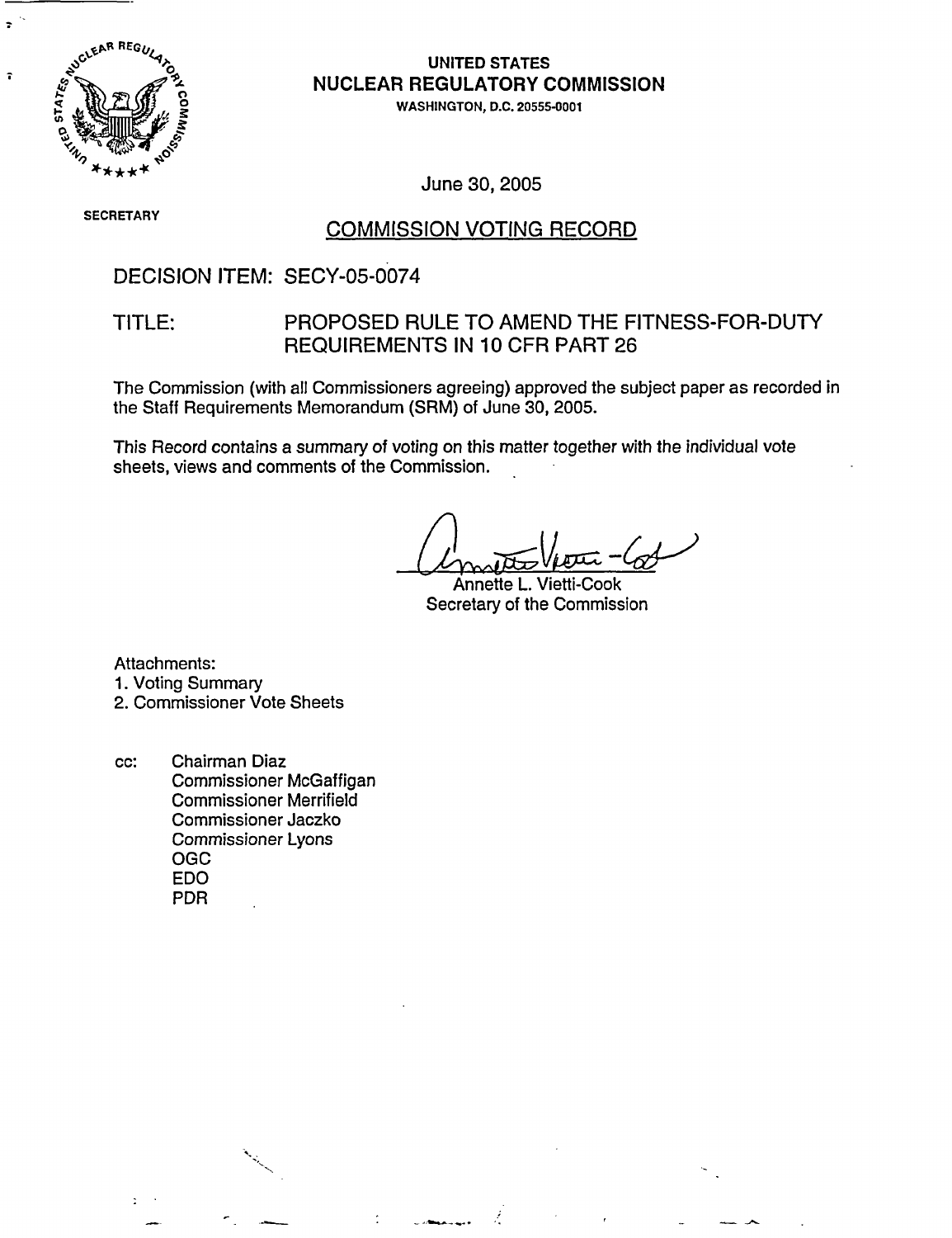## VOTING SUMMARY - SECY-05-0074

 $\ddot{\bullet}$ 

 $\ddot{\phantom{a}}$ 

 $\mathbf{A}^{\mathrm{eff}}$ 

# RECORDED VOTES

|                         | <b>NOT</b>                               |               |
|-------------------------|------------------------------------------|---------------|
|                         | APRVD DISAPRVD ABSTAIN PARTICIP COMMENTS | <b>DATE</b>   |
| CHRM. DIAZ              | X                                        | 6/29/05<br>X. |
| COMR. McGAFFIGAN        | $\mathsf{X}$                             | 6/8/05<br>X   |
| <b>COMR. MERRIFIELD</b> | $\boldsymbol{\mathsf{X}}$                | 6/27/05<br>X  |
| COMR. JACZKO            | X.                                       | 6/28/05<br>X  |
| <b>COMR. LYONS</b>      | Χ                                        | 6/30/05<br>X  |

### COMMENT RESOLUTION

 $\mathcal{L}^{\text{max}}$ 

 $\hat{\mathbf{v}}$ 

 $\ddot{\phantom{a}}$ 

In their vote sheets, all Commissioners approved the staff's recommendation and provided some additional comments. Subsequently, the comments of the Commission were incorporated into the guidance to staff as reflected in the SRM issued on June 30, 2005.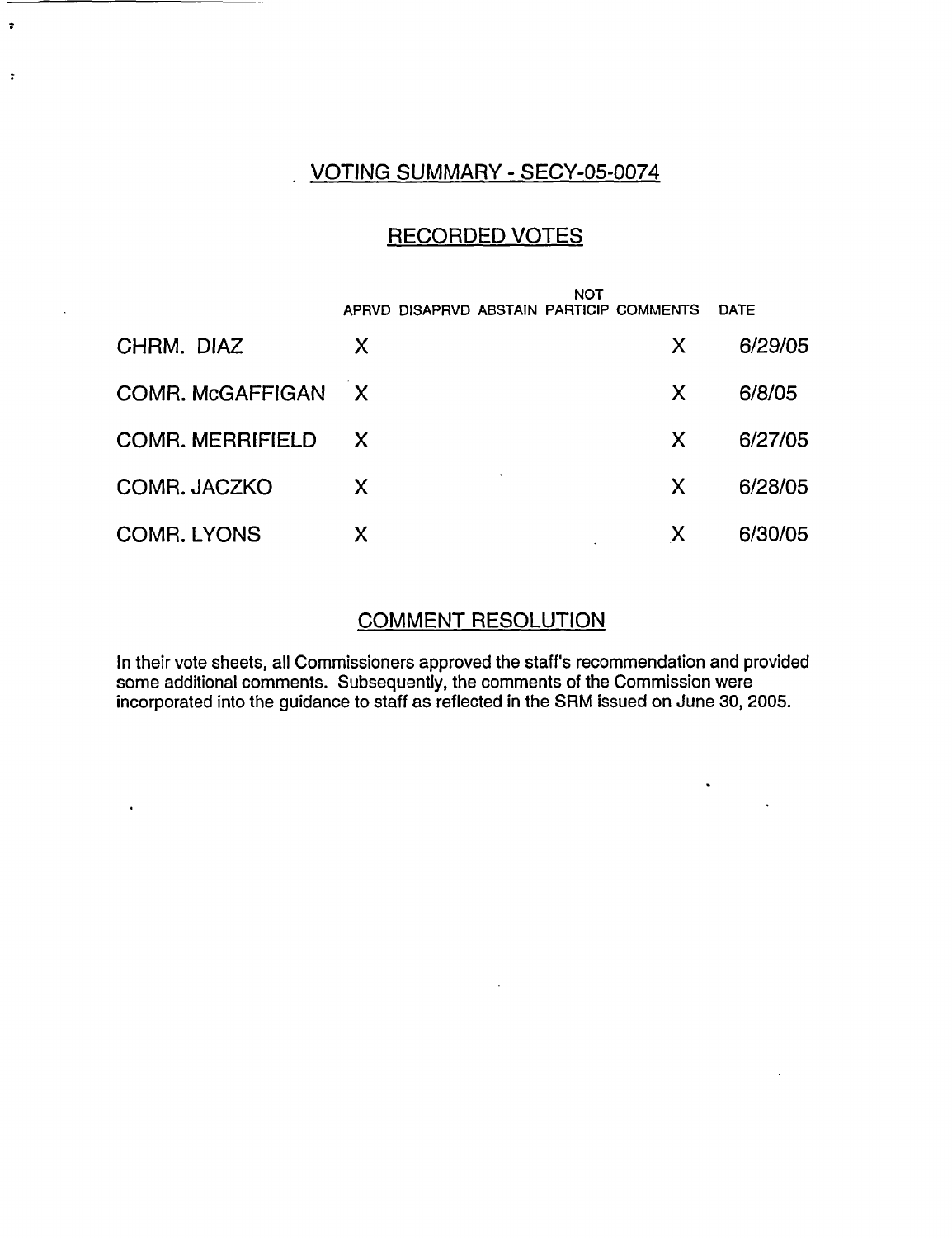## RESPONSE SHEET

- TO: Annette Vietti-Cook, Secretary
- FROM: CHAIRMAN DIAZ

SUBJECT: **SECY-05-0074 - PROPOSED RULE TO AMEND THE FITNESS-FOR-DUTY REQUIREMENTS IN 10 CFR PART 26**

w/comments Approved xx UD Disapproved \_\_\_\_\_\_\_ Abstair

Not Participating

- -

 $\ddot{\phantom{a}}$ 

COMMENTS:

See attached comments.

**SIGN** 

<u>Me 29,05</u> DATE

Entered on "STARS" Yes  $1/$  No \_\_\_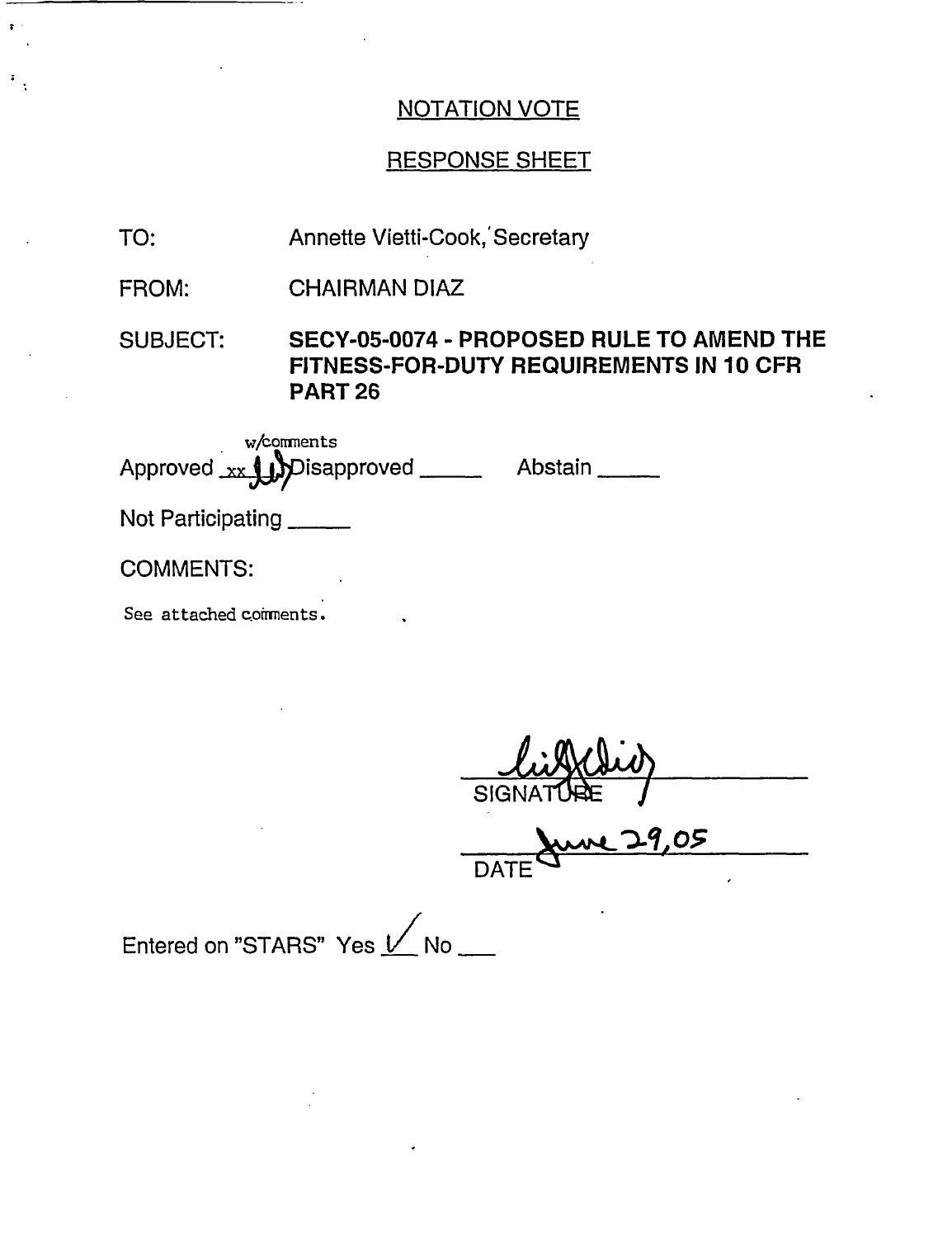#### Chairman Diaz' Comments on SECY-05-0074

 $\mathbf{r}$ 

 $\ddot{\bullet}$ 

The staff should be commended for an excellent effort on this difficult task. I approve the staff recommendations in SECY-05-0074, "Proposed Rule to Amend the Fitness-for-Duty Requirements in 10 CFR PART 26," subject to one revision.

A high level of reliability and trustworthiness has been achieved and a can continue to be achieved using the existing "reasonable assurance" standard that personnel will perform tasks in a reliable and trustworthy manner. This requirement is currently in 10 CFR 26.10. The staff is proposing to change this to a "high assurance" standard. There are only a few areas in our regulations where it is appropriate to require "high assurance." "High assurance" should only be required in limited circumstances. As a result, changing the standard in this area is unnecessary. The SRM should contain the following language:

The staff should revise the performance objectives in proposed rule section 26.23(a) to reflect a "reasonable assurance" standard for trustworthiness and reliability and make conforming changes to the rulemaking package prior to publishing the proposed rule in the *Federal Register.*

The disposition of public comments is likely to improve the rule. In reviewing the final rule, I would expect to give attention to a number of issues, including any comments on the following: significant differences between the proposed drug and alcohol provisions and those in place for employees in other critical infrastructure sectors, such as pilots; alignment of the penalties for FFD violations with the penalties for other serious violations of NRC requirements; and the clarity of the regulatory use (e.g., industry trending or use in a new performance indicator) for the proposed reporting requirements for waivers and assessments relating to the fatigue provisions.

Additionally, the proposed individual work hour provisions may have unintended consequences, such as, creating a significant incentive for licensees to replace 8 hour shifts with 12 hour shifts. Although the proposed rule has to be prescriptive in many areas, resolution of comments on the work hour provisions should ensure reasonable protection against the adverse effects of fatigue without imposing unnecessary requirements.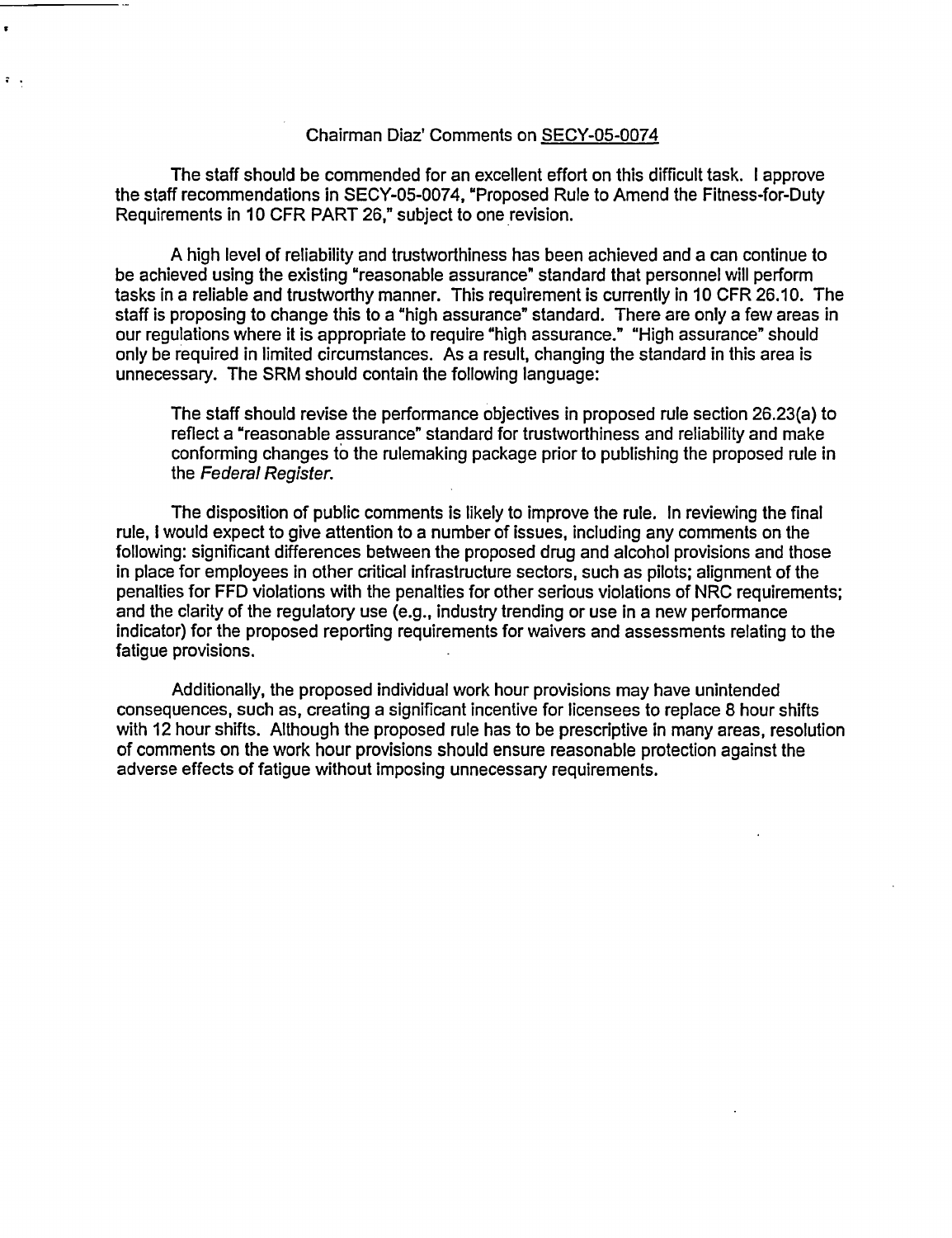# RESPONSE SHEET

| TO:                                                      | Annette Vietti-Cook, Secretary                                                                         |
|----------------------------------------------------------|--------------------------------------------------------------------------------------------------------|
| FROM:                                                    | <b>COMMISSIONER MCGAFFIGAN</b>                                                                         |
| SUBJECT:                                                 | SECY-05-0074 - PROPOSED RULE TO AMEND THE<br>FITNESS-FOR-DUTY REQUIREMENTS IN 10 CFR<br><b>PART 26</b> |
| w/comments<br>Approved $X$ Disapproved ______<br>Abstain |                                                                                                        |
| Not Participating                                        |                                                                                                        |
| <b>COMMENTS:</b>                                         |                                                                                                        |
|                                                          | See attached comments.                                                                                 |

**SIGNATURE**  $\frac{8}{2}$ 2005  $\ell r^{\ell}$ **DAT** 

Entered on "STARS" Yes  $\angle$  No  $\equiv$ 

 $\ddot{\cdot}$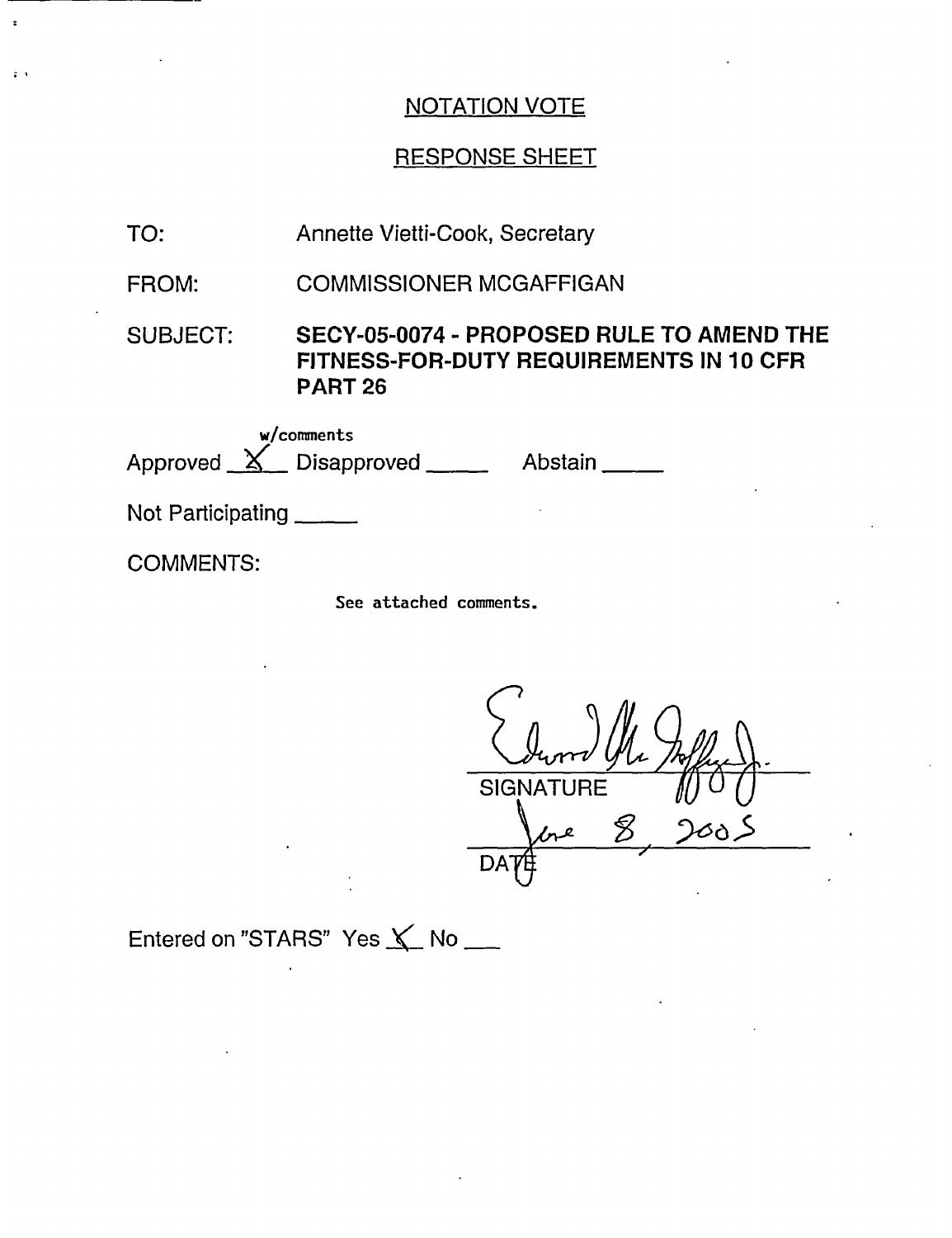#### Commissioner McGaffigan's Comments on **SECY-05-0074**

I approve the publication of the proposed rule that amends the 10 CFR 26, Fitness For Duty (FFD) Programs. I look forward to a robust round of public comments, the disposition of which I fully expect will further improve the final rule.

I commend the staff for its excellent and voluminous work on a difficult subject. In fact, I wrote that same commendation to lead off my vote nearly six years ago when this subject first came before me, early in my time on the Commission (SECY-99-279). It was, however, hardly the first time this difficult topic came before the Commission itself. Indeed, the Commission recognized right from the start, when issuing 10 CFR 26 almost exactly 16 years ago (in June 1989), that the rule would need to be updated and, in that regard, instructed the NRC staff to report back on the insights gained from the first 18 months of implementation. Unfortunately, the backfit rule (10 CFR 50.109) became a formidable obstacle to updating the FFD rule (or any other comprehensive rule), as I recounted in some detail in my vote on SECY-01 -01 34.

In the SRM for SECY-01-0134, the Commission tried, in my opinion, to return to the backfit process a measure of the "rule of reason", as the process had degraded to the point where cost-benefit analyses were being performed on the rule on a clause-by-subolause basis, by instructing the staff to use aggregation within the following guidelines:

In the new fitness-for-duty rulemaking, the Commission will conduct an aggregate backfit analysis of the entire rulemaking. If there is a reasonable indication that a proposed change imposes costs disproportionate to the safety benefit attributable to that change, as part of the final rule package the Commission will perform an analysis of that proposed change in addition to the aggregate analysis of the entire rulemaking to determine whether this proposed change should be aggregated with the other proposed change for the purposes of the backfit analysis. That analysis will need to show that the individual change is integral to achieving the purpose of the rule, has costs that are justified in view of the benefits that would be provided or qualifies for one of the exceptions in 10 CFR § 50.109(a)(4).

The staff was apparently ultimately successful in that SECY-05-0074, which contains a soundly supported proposed FFD rule update and regulatory analysis, is before the Commission. Nonetheless, I cannot help but conclude that much more remains to be done in the way of rationalizing the backfit rule as I note with regret both that it took another four years for a proposed FFD rule to return to the Commission and that the package here before us numbers over 1,600 pages.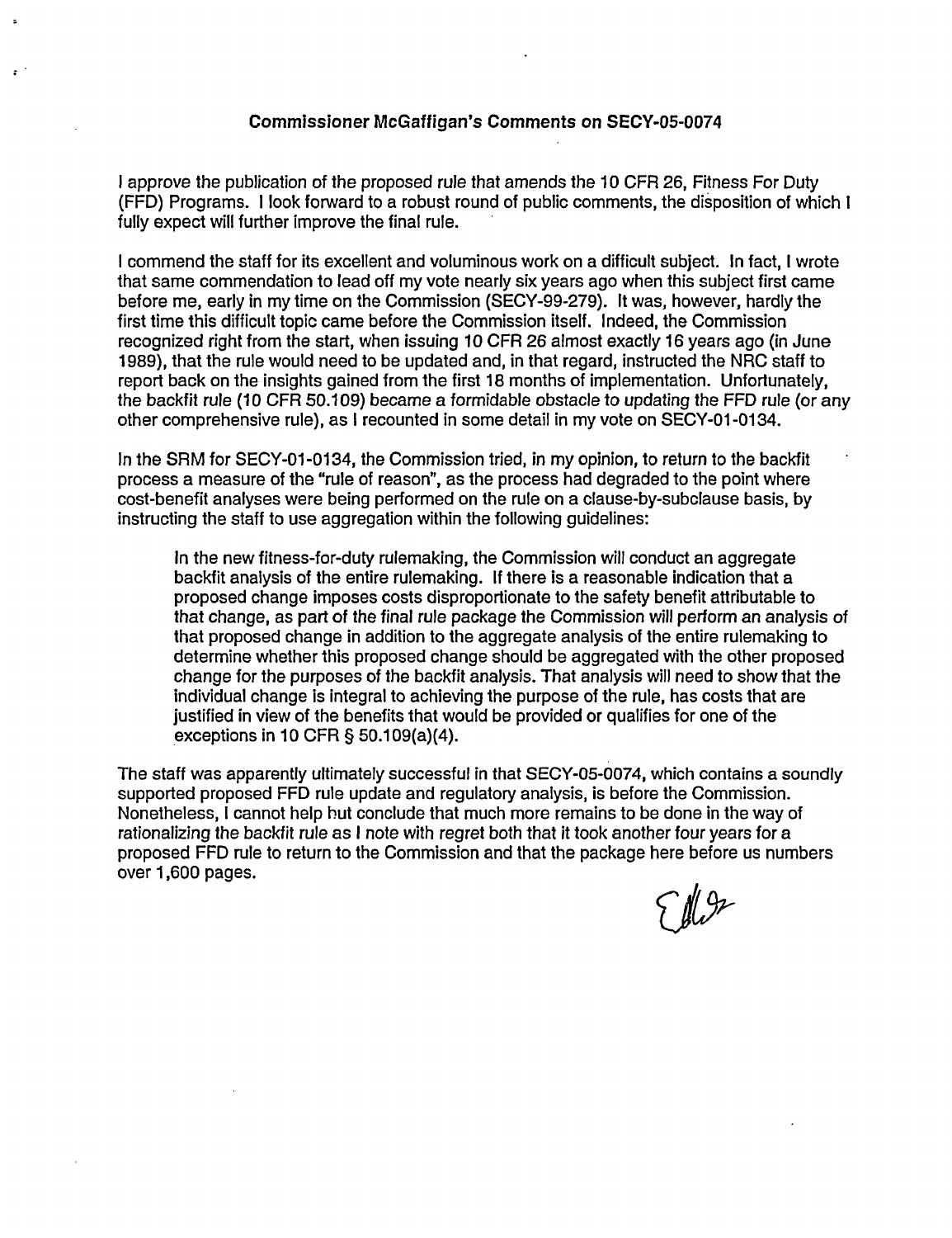## RESPONSE SHEET

- TO: Annette Vietti-Cook, Secretary
- FROM: COMMISSIONER MERRIFIELD

SUBJECT: **SECY-05-0074** - **PROPOSED RULE TO AMEND THE FITNESS-FOR-DUTY REQUIREMENTS IN 10 CFR PART** 26

Approved <u>Machi</u> Disapproved **Communist Abstain** Not Participating COMMENTS: See attach connects

DATE

Entered on "STARS" Yes Mo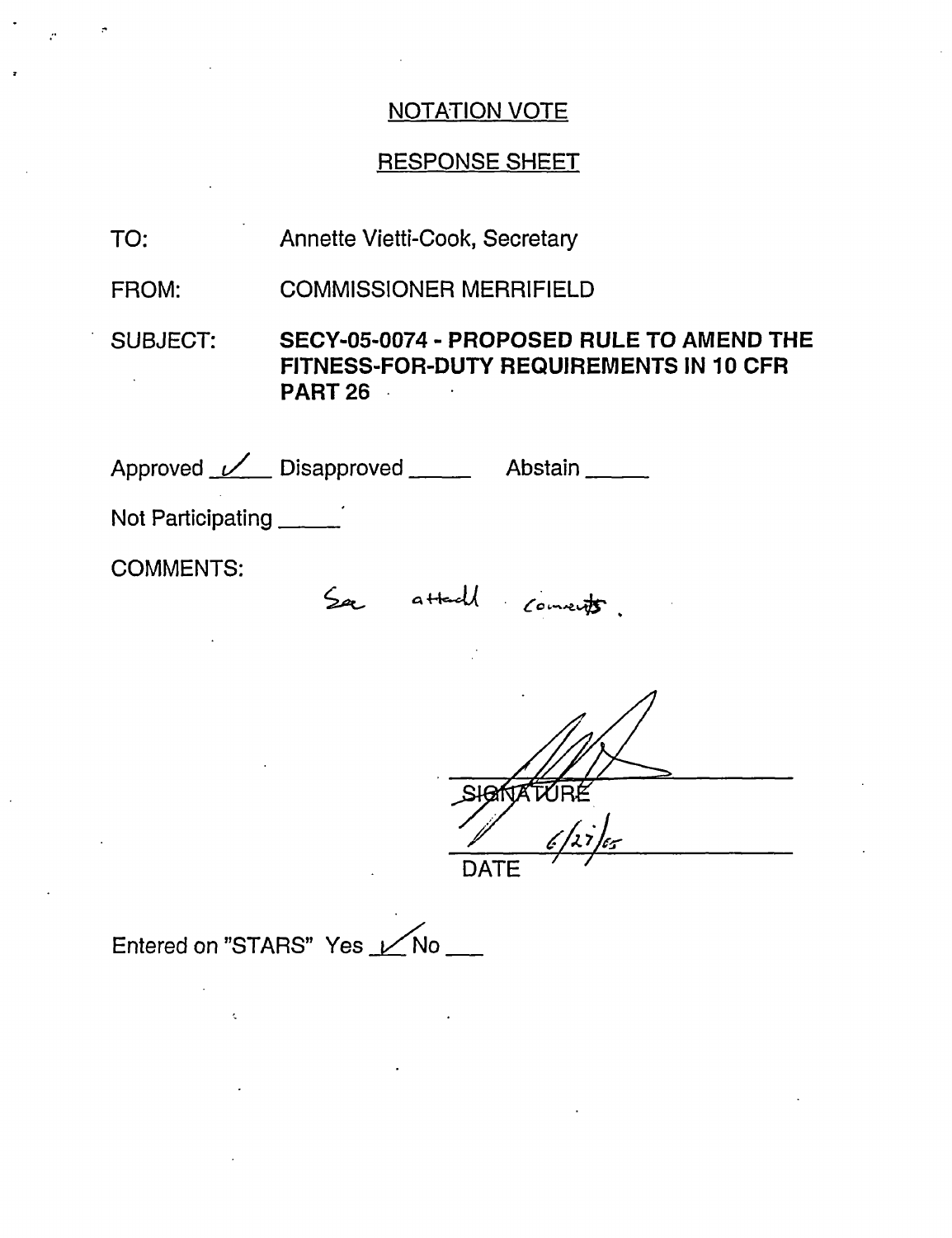#### **Commissioner Merrifield's Vote on SECY-05-0074 Proposed Rule to Amend the Fitness-for-Duty Requirements In 10 CFR Part 26**

I would first like to commend the staff for their efforts to codify the requirements governing drug and alcohol testing, as well as fatigue management, for nuclear power plant workers. That having been said, I remain frustrated that this proposed rule has taken so long to reach the Commission. I acknowledge the fact that issues like fitness-for-duty are highly technical and complex, and I recognize that this issue predates many of the current NRC team that is working on this issue, but we owe it to the public in general, as well as our licensees, to make decisions concerning new regulations or the revision of existing regulations in a timely manner. I hope that, in the future, the staff will make every effort to develop the technical bases and prepare proposed rules for Commission consideration in a timely manner.

I approve the staff's recommendation to publish the proposed Fitness-for-Duty rule in the Federal Register for public comment, with the exception of the group work hour limits. I am very concerned that the proposed group work hour limits would involve a significant administrative burden with very little benefit that is not provided already by the other provisions of the rule. Although I recognize that the group average limit of 48 hours/week over a 13-week period is intended to prevent excessive use of the maximum work hours and minimum rest breaks that would be permitted under the proposed individual work hour controls, I am not convinced that this group work hour limit would address the control of work hours over extended periods of time more effectively than the combination of other proposed rule provisions (mandatory individual work hour limits, rest break requirements, for-cause assessment and self declarations). Other than the industry contractors and consultants needed to implement these limits, I have a hard time putting my finger on any tangible benefits from this proposal. In sum, I believe the individual rest break provisions offer a simple, less burdensome control for managing cumulative fatigue.

I also am concerned that the scope of the work hour controls may impact an overly broad group of workers, some of whom, because of the interactive nature of their work, may not be as susceptible as security officers or control room operators to the effects of fatigue. I anticipate there will be constructive dialogue during the public comment period on these points and other issues brought to the table by stakeholders. I encourage the staff, the industry, and members of the public to engage in meaningful discussion on the proposed rule to ensure that the safety benefit of the final rule is commensurate with the cost of implementation.

The agency's efforts to publish a proposed rule on fitness-for-duty predates my joining the Commission in 1998. After a forest of trees has been expended to get us to where we are today, I am glad we can move forward on this issue.

 $e^{\beta/2}$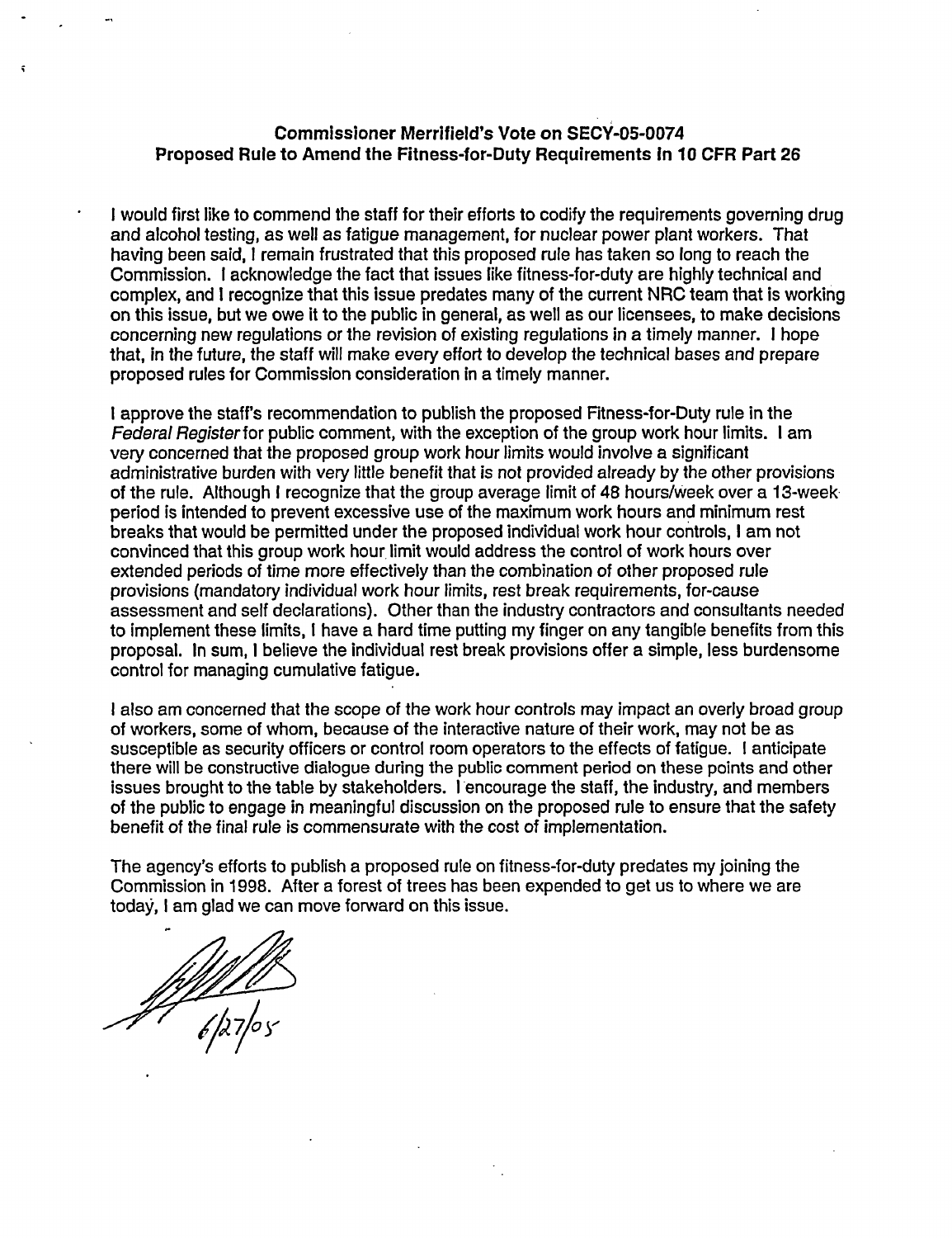# RESPONSE SHEET

- TO: Annette Vietti-Cook, Secretary
- FROM: COMMISSIONER JACZKO

SUBJECT: **SECY-05-0074 - PROPOSED RULE TO AMEND THE FITNESS-FOR-DUTY REQUIREMENTS IN 10 CFR PART 26**

Approved x Disapproved Manuel Abstain

Not Participating \_\_\_\_\_

 $\mathcal{L}_{\mathcal{A}}$ 

 $\mathbf{z}$ 

COMMENTS: See Attached Comments

TURE SIG  $6$  /28/01 **DATE** 

Entered on "STARS" Yes \_\_\_ No \_\_\_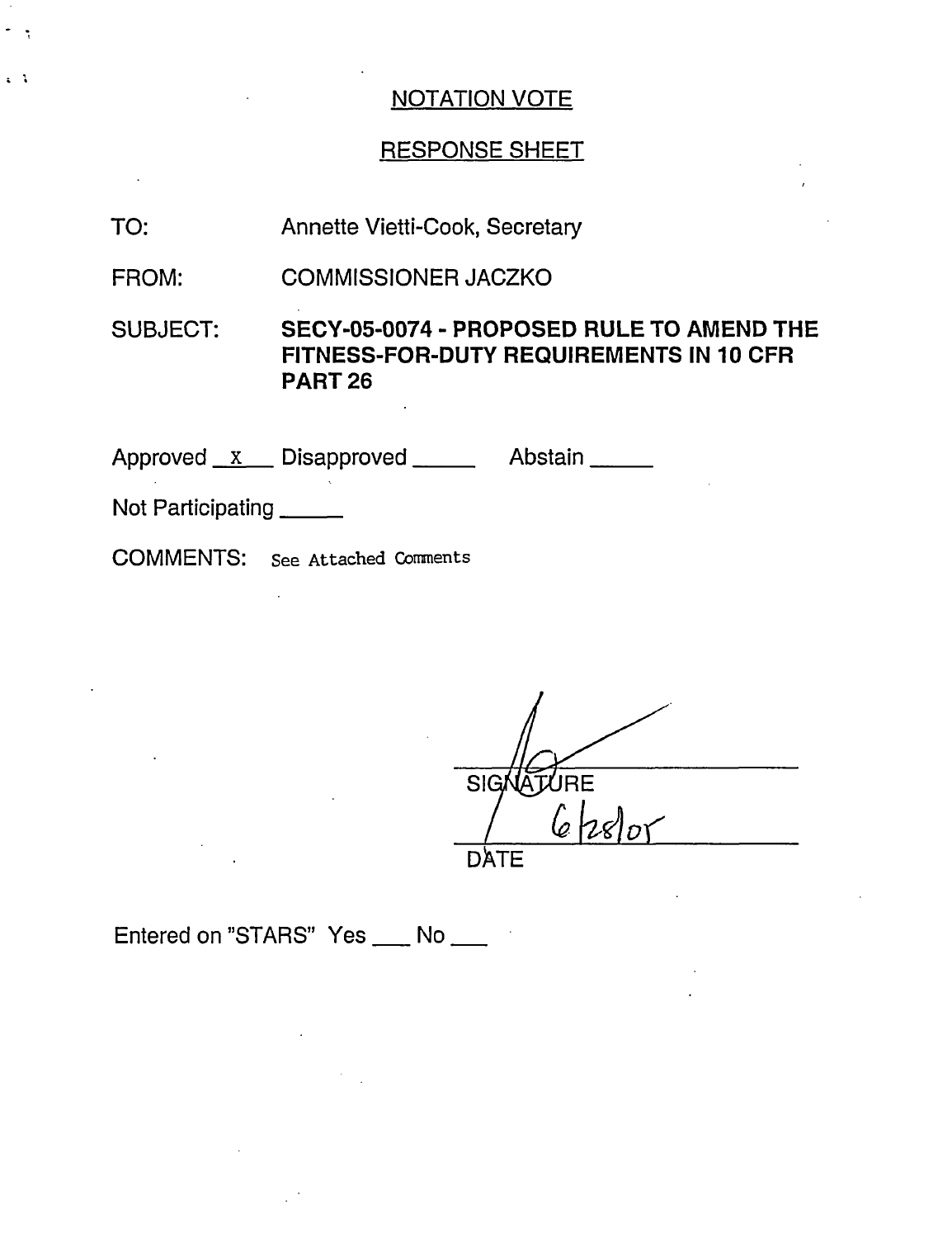#### June 28, 2005

 $\sim$   $^{\circ}$ 

#### **COMMISSIONER JACZKO'S COMMENTS ON SECY-05-0074**

#### **PROPOSED RULE TO AMEND THE FITNESS-FOR-DUTY REQUIREMENTS IN 10 CFR PART 26**

I approve the staff's recommendation to publish the proposed rule for public comment. I commend the staff for preparing a comprehensive, defensible approach to revising the Fitnessfor-Duty Programs rule.

I largely find the drug and alcohol portions of the proposed rule to be well supported and noncontroversial. I do question the parity of the sanction that would be imposed for adulterating a urine sample (lifetime ban) with the maximum sanction available for any other willful or deliberate' violations of NRC requirements available through the NRC's Enforcement Policy (5 year ban). I am not necessarily opposed to a lifetime ban, but there seems there is the likelihood of disparate treatment for violations that are equally or even more egregious. This issue can be resolved during the public comment period.

With respect to the fatigue provision, I consider the staff has proposed reasonable individual and group work hour controls. I am interested in the concerns that some stakeholders have voiced with respect to the group work hour controls and look forward to the stakeholder comments on both sides of the issue.

I consider that the staff has put forth an excellent effort that will only be enhanced and or appropriately modified for the better through the public comment period.

Gregory B. Jaczko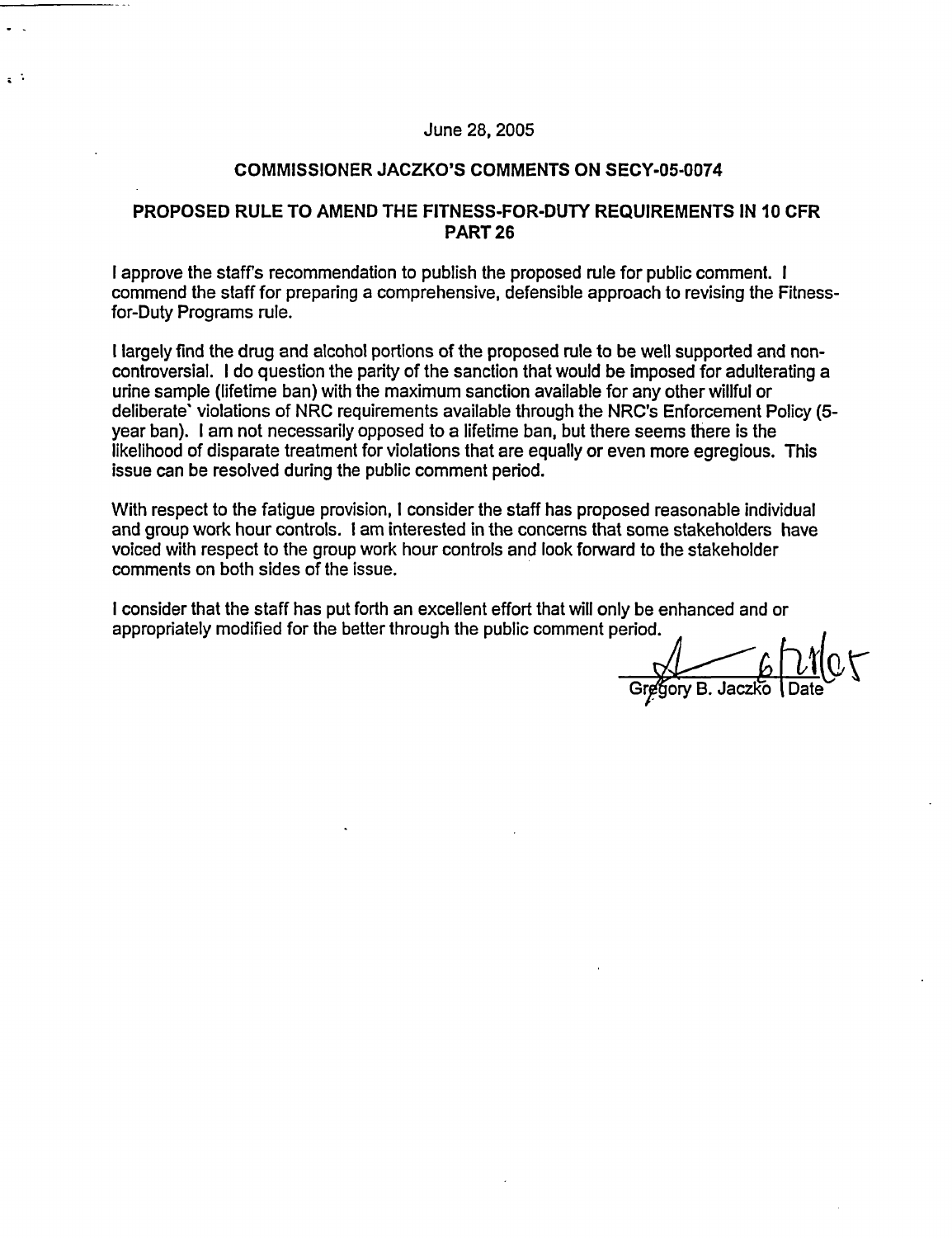## RESPONSE SHEET

| TO: | <b>Annette Vietti-Cook, Secretary</b> |
|-----|---------------------------------------|
|-----|---------------------------------------|

FROM: COMMISSIONER LYONS

SUBJECT: **SECY-05-0074** - **PROPOSED RULE TO AMEND THE FITNESS-FOR-DUTY REQUIREMENTS IN 10 CFR PART** 26

w/comment Approved X Disapproved Abstain

Not Participating

COMMENTS:

As attached.

**SIGNATURE** 

5 c-4le **;3d)** *Rae5* **DATE** 

Entered on "STARS" Yes  $\sqrt{}$  No  $\pm$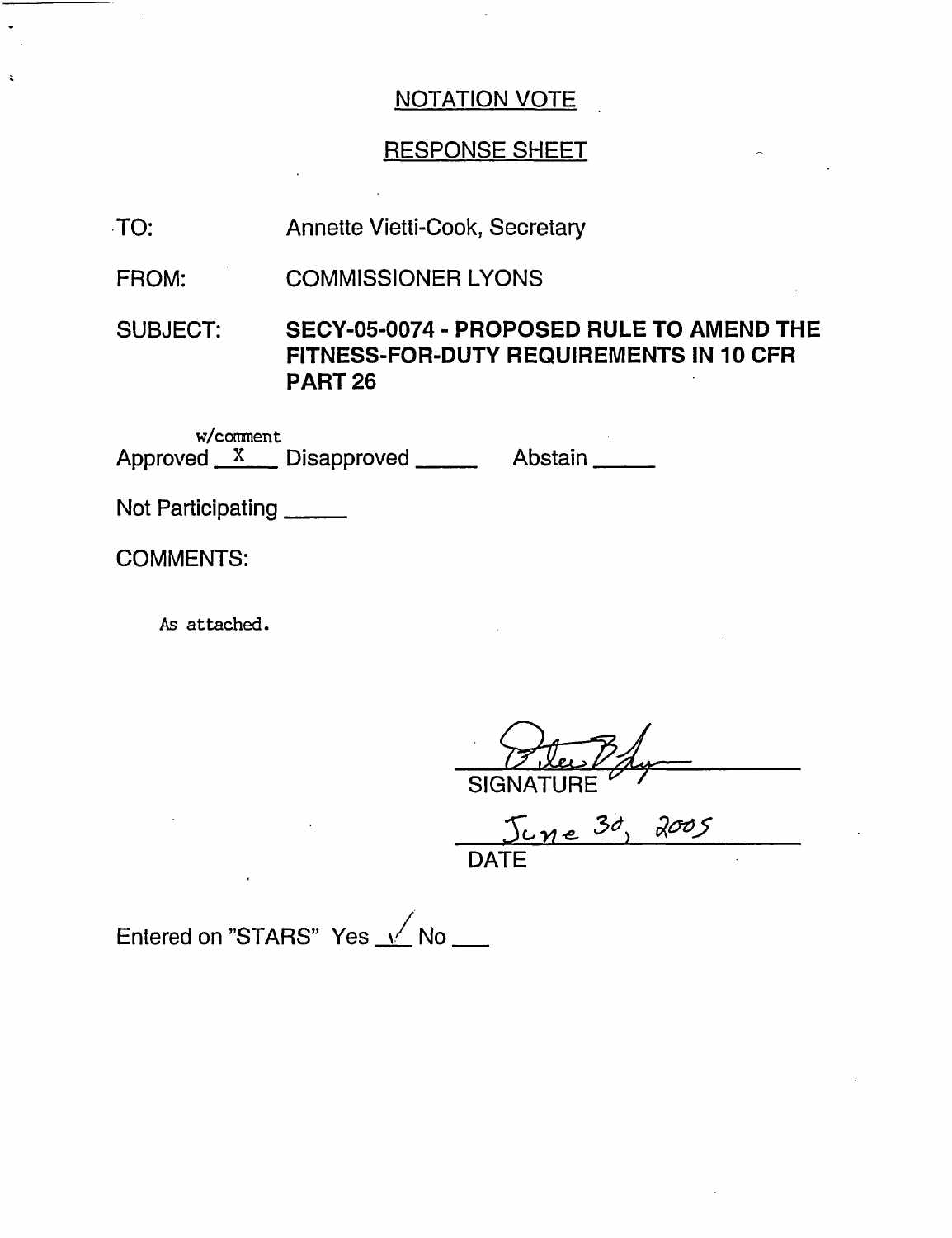#### Commissioner Lvons' Comment on **SECY-05-0074**

#### **Proposed Rulemaking for "Proposed Rule to Amend the Fitness-for-Duty Requirements of 10 CFR 26"**

I approve the staffs recommendations in SECY-05-0074, which include the publication of the proposed rule for public comment. However, I remain concerned that the proposed rule language on fatigue is, in certain respects, unnecessarily burdensome, overly complex, and insufficiently flexible. For these aspects, I would value additional public input as noted below.

First, I commend the staff for the extensive and extended effort it has taken to bring this proposed rule to this point. In particular, I appreciate the staffs degree of public outreach, including the 24 public stakeholder meetings held from 2001 to the present (15 of which were dedicated to the fatigue provisions), and their efforts to provide ongoing iterations of the draft rule language to the public. The staff has clearly met the Commission's expectation expressed in SRM-SECY-01-0113 to "develop the rule in an open, consultative process with stakeholders."

Second, I support the need for regulatory requirements aimed at reducing the potential for fatigue to cause human inattentiveness or error in actions and decisions upon which the immediate safety of the plant may depend. The science of human fatigue, the examples of inattentiveness which have occurred within the nuclear industry (and the very significant regulatory actions taken in response), and our own personal experiences indicate this need. The historical evolution of the proposed rule before us today, including the prior Commission Policy Statement and the more recent Orders specific to guard force personnel, demonstrate a consistency in the Commission's intent over several years and multiple Commissions and one that I continue to support.

Third, I support the Chairman's comments that the standard of 'high assurance" proposed for personnel reliability and trustworthiness is unnecessary, and agree with his suggestions of areas for public comment.

My concerns with the specifics of this proposed rule, however, are as follows:

1. I am not convinced that the staff has made a sufficient case for adding a new reporting burden to licensees. In the past, the Commission has sought to reduce administrative reporting burdens for information that had a limited nexus to our safety mission, even to include raising the threshold for licensee event reports under 10 CFR 50.72/73. Information collected by a licensee to demonstrate compliance with any rule should always be available for NRC inspection, and this should be sufficient in the present case. In addition to seeking public comment on this, I would also seek a specific determination from the staff, based on an evaluation by experienced inspectors, that this rule would be clear enough to be easily inspectable.

2. I am concerned that the scope of the proposed rule change may encompass an unnecessarily large number of personnel. In SECY-01 -0113, the staff reviewed work hour limits for commercial and military aircraft pilots, marine captains and rail engineers, and truck drivers. These cases represent occupations where public safety requires the responsible person to maintain the capability to correctly and rapidly diagnose a situation and/or take prescribed immediate initial action, as well as make routine operational decisions strictly in accordance with established procedures that maintain the intended margins of safety. This appears to be a